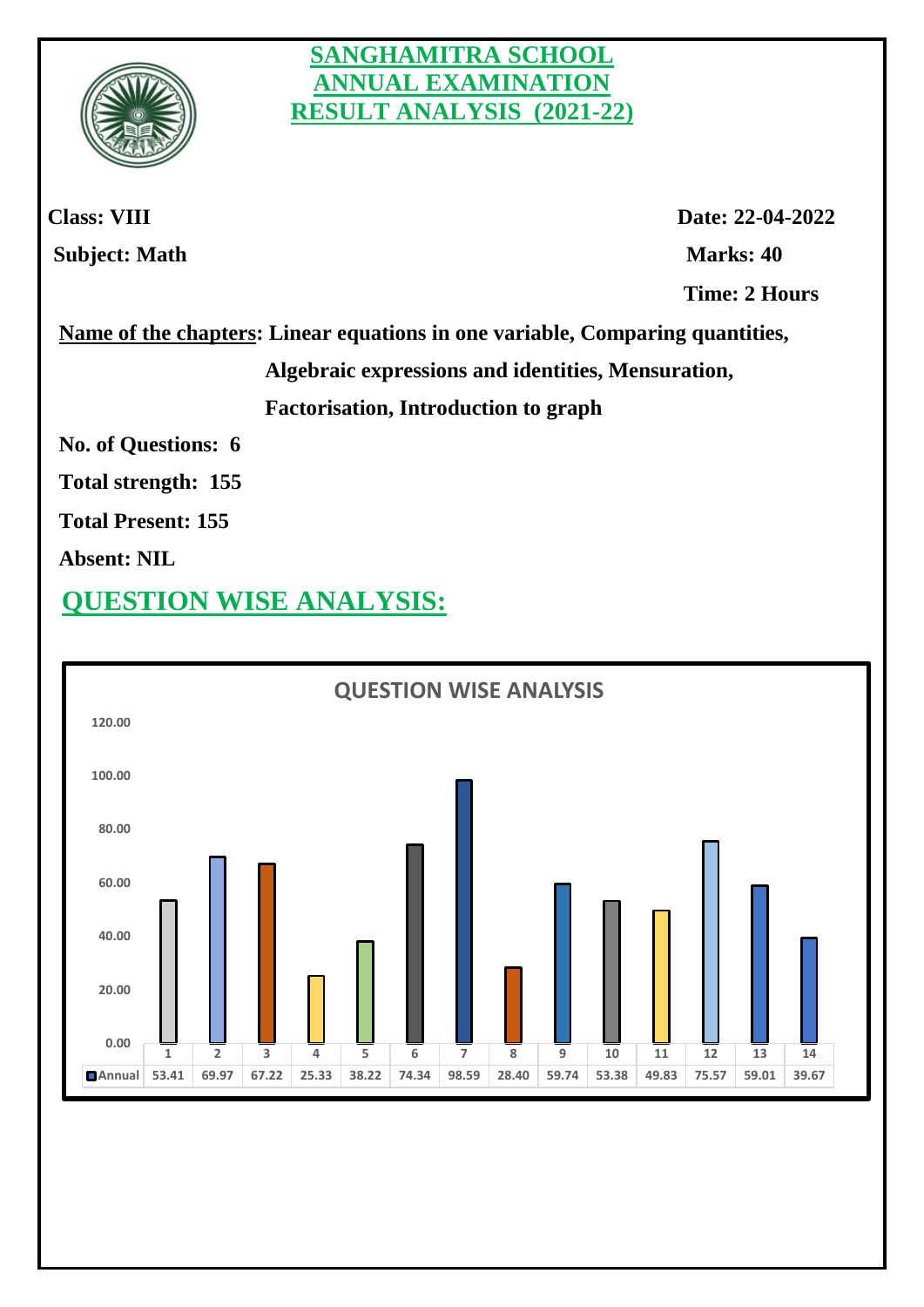#### **CRITICAL QUESTIONS:**

1. Factorize the given expressions and divide as directed: (Applying)  $z(5z^2-80) \div 5z(z+4)$ Sol:  $5Z(Z^2-16)/5Z(Z+4)$  $(Z+4)(Z-4)/(Z+4) = (Z-4)$ 

5. The sum of two numbers is 2490, If 6.5% of one number is equal to 8.5% of the other, find the numbers. Sol: Let one number be x

The other number =  $2490 - x$ 

$$
\frac{6.5}{100} \,\mathrm{X} = \frac{8.5}{100} \, (2490\,\mathrm{-X})
$$

 $x = 1411$  2490-1411 = 1079

So, the numbers are 1411 and 1079.

 **Remediation: Concepts will be revised once again next year as a revision and worksheet will be given.**

8. The cost of a beauty spa service including 28% GST is rupees 1024. Calculate its original price. (Analysing) Sol: Let original price be ₹ x  $x + \frac{28}{100}x = 1024$ original cost =  $\bar{x}$  800

#### **BLOOM's TAXONOMY GRAPH**

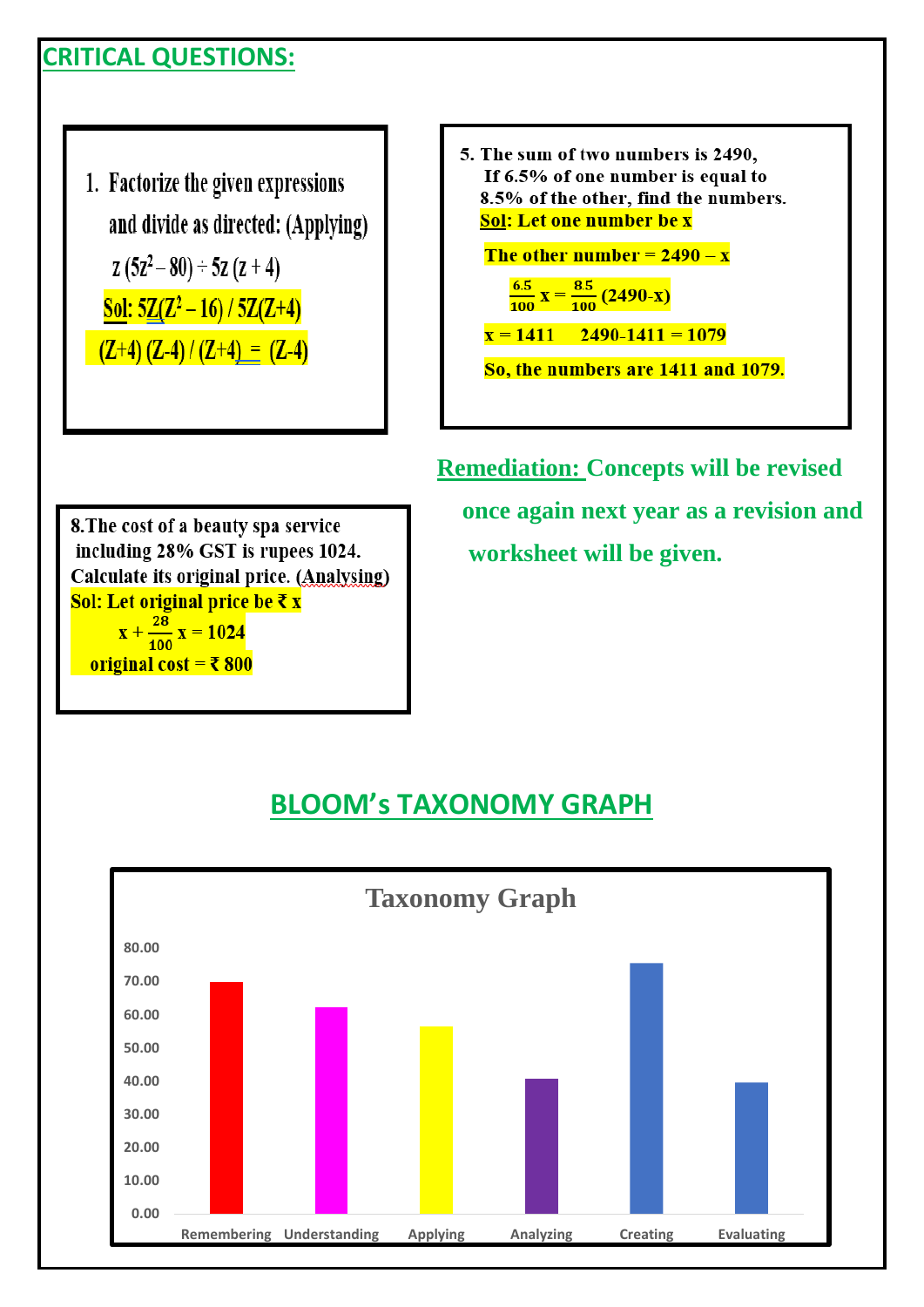#### **BLOOM'S TAXONOMY TABLE:**

| <b>TAXONOMY</b>    | <b>PERCENTAGE</b> |
|--------------------|-------------------|
| <b>Remembering</b> | 69.97             |
| Understanding      | 62.22             |
| <b>Applying</b>    | 56.50             |
| <b>Analysing</b>   | 40.90             |
| <b>Evaluating</b>  | 39.67             |
| <b>Creating</b>    | 75.57             |

# **MARKS RANGE GRAPH**